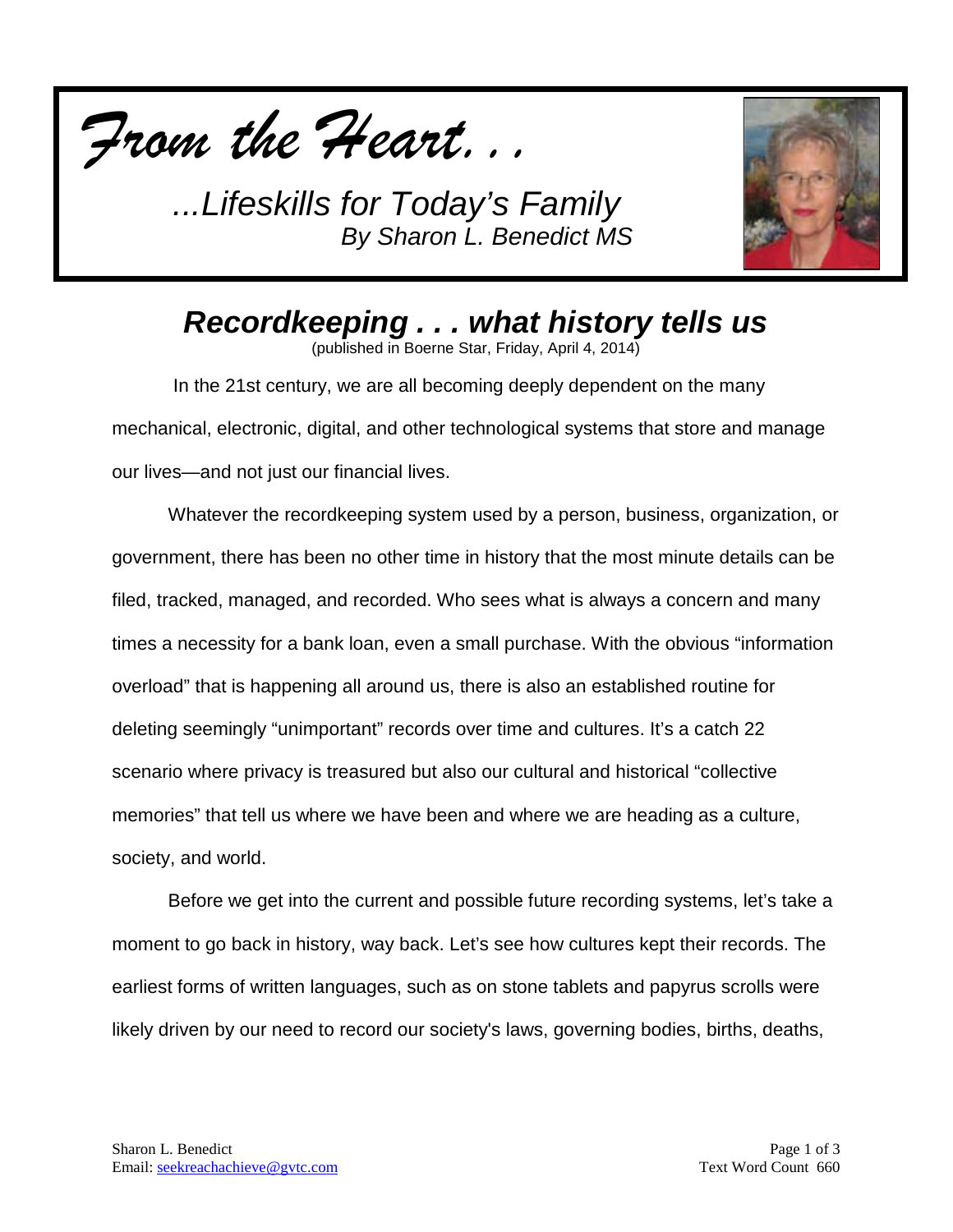medical records, product/services transactions, even taxes to be paid, and other important information of the time.

We often focus only on written records which are considered more reliable and credible. Yet, for a number of cultures, oral history (including oral traditions) was the mode of recordkeeping. Check out Oral History organization

[\(http://www.oralhistory.org/publications/oral-history-\)](http://www.oralhistory.org/publications/oral-history-). Their journal's primary mission is "to explore the nature and significance of oral history and advance understanding of the field among scholars, educators, practitioners, and the general public."

In addition. there were many cultures that recorded their history with pictures on cave walls, animals skins/leather, etc. Some of the earliest recordings go back to 15,000 B.C. with Lascaux cave drawings, 8000 B.C. with the use of clay tokens for accounting, then 7000 B.C. with Saharan Rock Art. We all know about the hieroglyphic writing system created by the Egyptians (3600 BC) and the earliest surviving papyrus roll from Egypt (2200 BC), as well as the Cuneiform writing system created by the Sumerians (3500 BC). We can then leap to circa 240 with Ptolemy II Philadelphus completing construction of the Library at Alexandria.

You can have loads of fun tracing the millenniums by cruising through the History of Archives, Recordkeeping, and Records Wiki

[\(http://scratchpad.wikia.com/wiki/History\\_of\\_Archives,\\_Recordkeeping,\\_and\\_Records\)](http://scratchpad.wikia.com/wiki/History_of_Archives,_Recordkeeping,_and_Records). This resource is a product originally of the "History of Archives and Recordkeeping" course taught by Dr. Joe Turrini of Auburn University for the Southeastern Archives Education Collaborative (SAEC) with students from Auburn, Louisiana State University, and Middle Tennessee State University; and moderated by Russell James of LSU.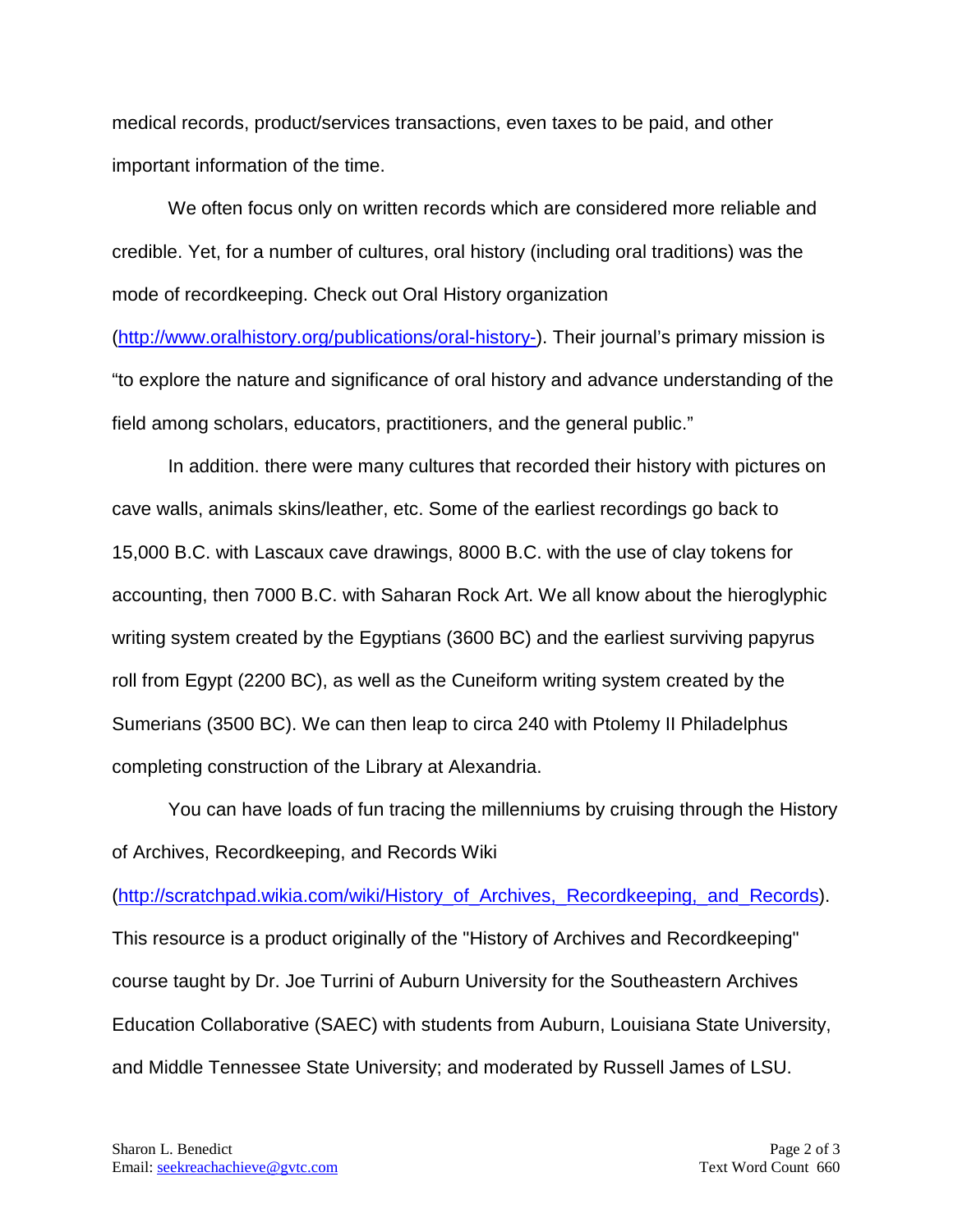Now back to the third millennium, today. As you marvel at the ingenious ways ancient and not-so-ancient cultures kept records, you may also find some fascinating resources with an organization that helps develop community-based archives. The Society of American Archivists [\(http://www2.archivists.org/about\)](http://www2.archivists.org/about), founded in 1936, has one vision. That vision is to enable "…archivists to achieve professional excellence and foster innovation to ensure the identification, preservation, and use of records of enduring value . . . Because archival records ensure the protection of citizens' rights, the accountability of organizations and governments, and the accessibility of historical information, the Society of American Archivists believes that the archival profession must take an active role in advocating for the public policies and resources necessary to ensure that these records are preserved and made accessible."

The next article for our *Recordkeeping* Lifeskill month will cover our 21st century methods of recordkeeping. Possibly, this won't be as much fun to cruise through, but hopefully useful for staying even or maybe a little ahead of the technology curve for your family and community.

*Sharon L. Benedict, is a speaker, author, and weaver, and loving it! She is available for speaking engagements, freelance writing, and will even weave you a one-of-kind creation, just for you. Sharon also welcomes your questions and comments and can be contacted a[t seekreachachieve@gvtc.com.](mailto:seekreachachieve@gvtc.com) Visit her website at [www.celebratingyourjourney.com.](http://www.celebratingyourjourney.com/)*

--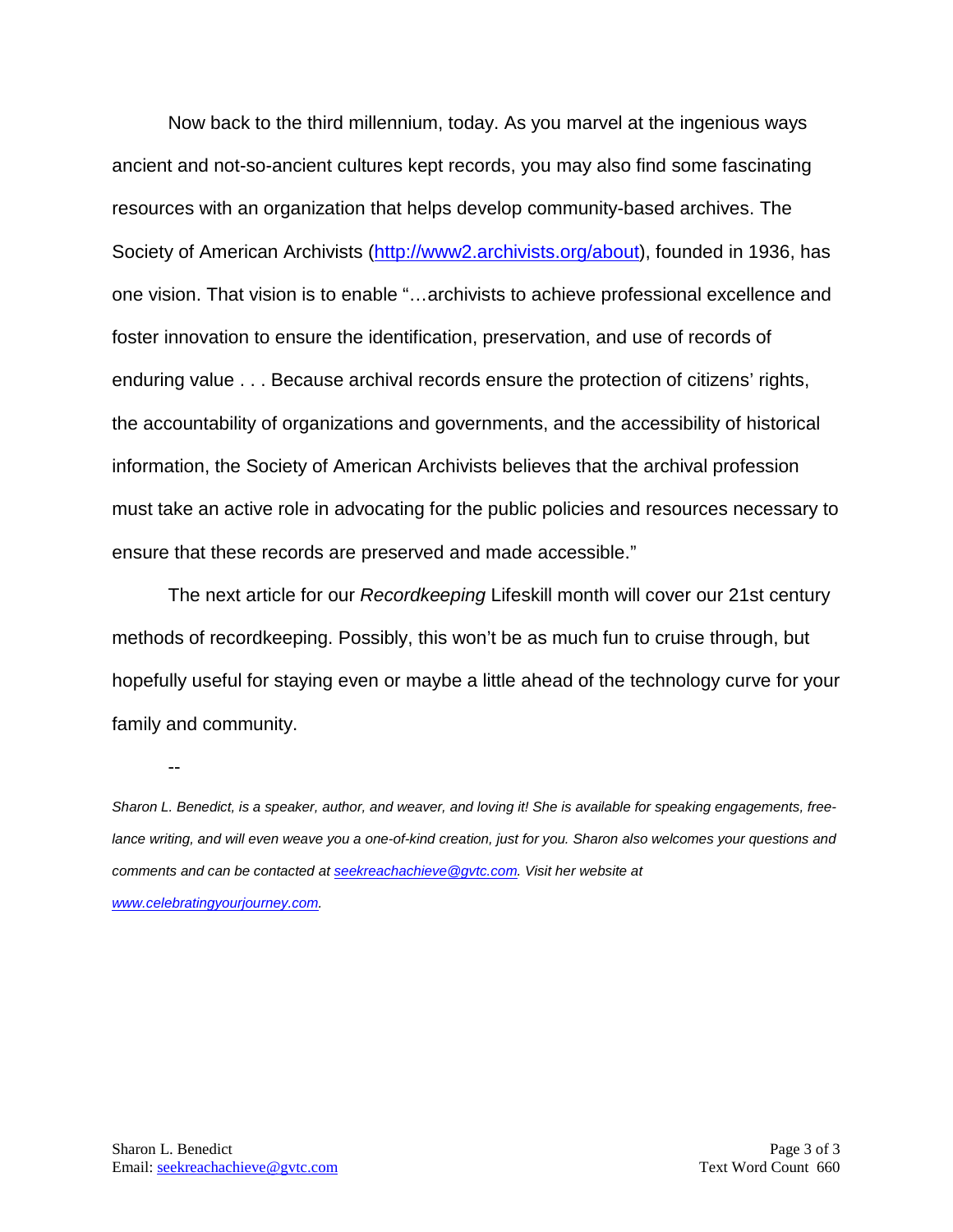



*Recordkeeping . . . what the future holds*

(published in Boerne Star, Friday, April 11, 2014)

As mentioned in previous article, we are all becoming deeply dependent on the many mechanical, electronic, digital, and other technological systems that store and manage our lives in the 21st century—and not just our financial lives.

Most of us are familiar with the current methods of recordkeeping. Yet, I wonder what is ahead with the technology curve for our families. The direction most obvious is that all records will eventually be electronic with the latest "metadata" technology systems. According to Wikipedia, metadata basically "…helps organize electronic resources, provide digital identification, and helps support archiving and preservation of the resource. Metadata assists in resource discovery by 'allowing resources to be found by relevant criteria, identifying resources, bringing similar resources together, distinguishing dissimilar resources, and giving location information'…"

In an attempt to preserve information that may typically be deleted with time, thereby losing cohesion with the data retrieved from any search system, the internet being the most obvious source for finding information and gathering data. Large global companies have their own corporate document management systems in place for utilizing metadata for keeping records. According to James Lappin's blog, Thinking Records, "There is no guarantee that the 21st century will settle on a uniform way of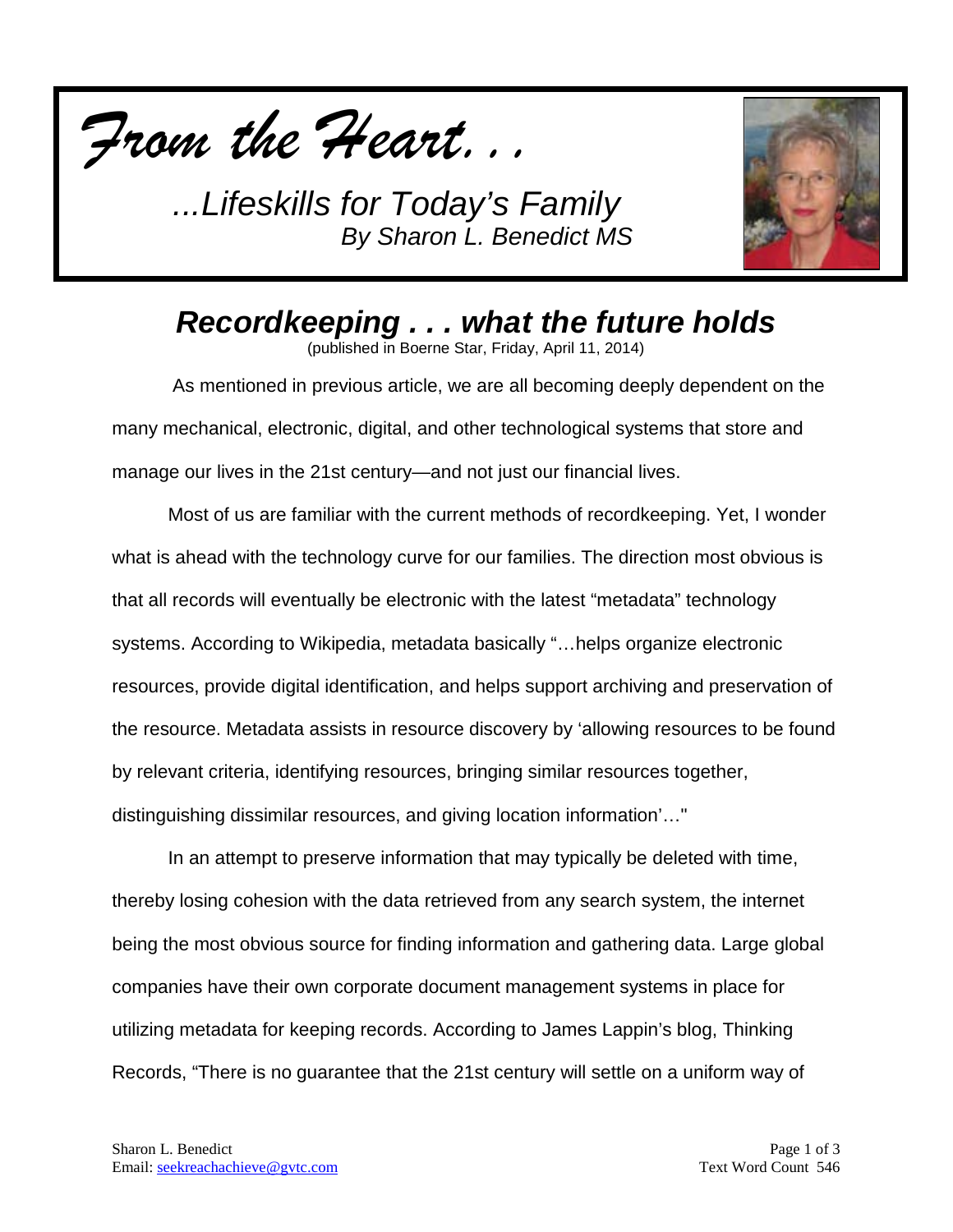keeping records. The competition between technology companies is driving constant development of new formats for the communication and storage of information. This competition is fuelled by the fact that the world wide web acts as a giant laboratory in which new collaboration/communication formats can be developed, tried and tested. When these formats are successful on the web they are inevitably brought into the enterprise after a time lag." With the Internet, as an open system, there will be a demand for increased emphasis on clear identity of the original information source and authentication of the integrity of the record.

So, what can families expect in the future when managing their own financial and overall recordkeeping? Families also deal with the many forms of recordkeeping, even today—such as casual or more formal types of handwritten, typewritten, audio/video recordings, publications, personal & business websites, social networks, text messages via cell phone, and computer generated software systems (including e-mail and databases).

Even memos and scribbled notes, e-mail, voice mail, and sketches on paper placemats (and electronic forms of these types) may all be records. It all depends on how they are used and required. Our own family doctors are now going all digital for medical records that we can access online.

So, welcome to the 21st century! Every electronic device and recording system will only get more "techy" as the years fly by. No one can predict exactly where technology will take us. Yet, we all know our learning curve will continue its journey around another "techy" bend in the road. So I suggest, no matter your age, to hone your electronic recordkeeping skills now. The advanced "techy" transition will then be less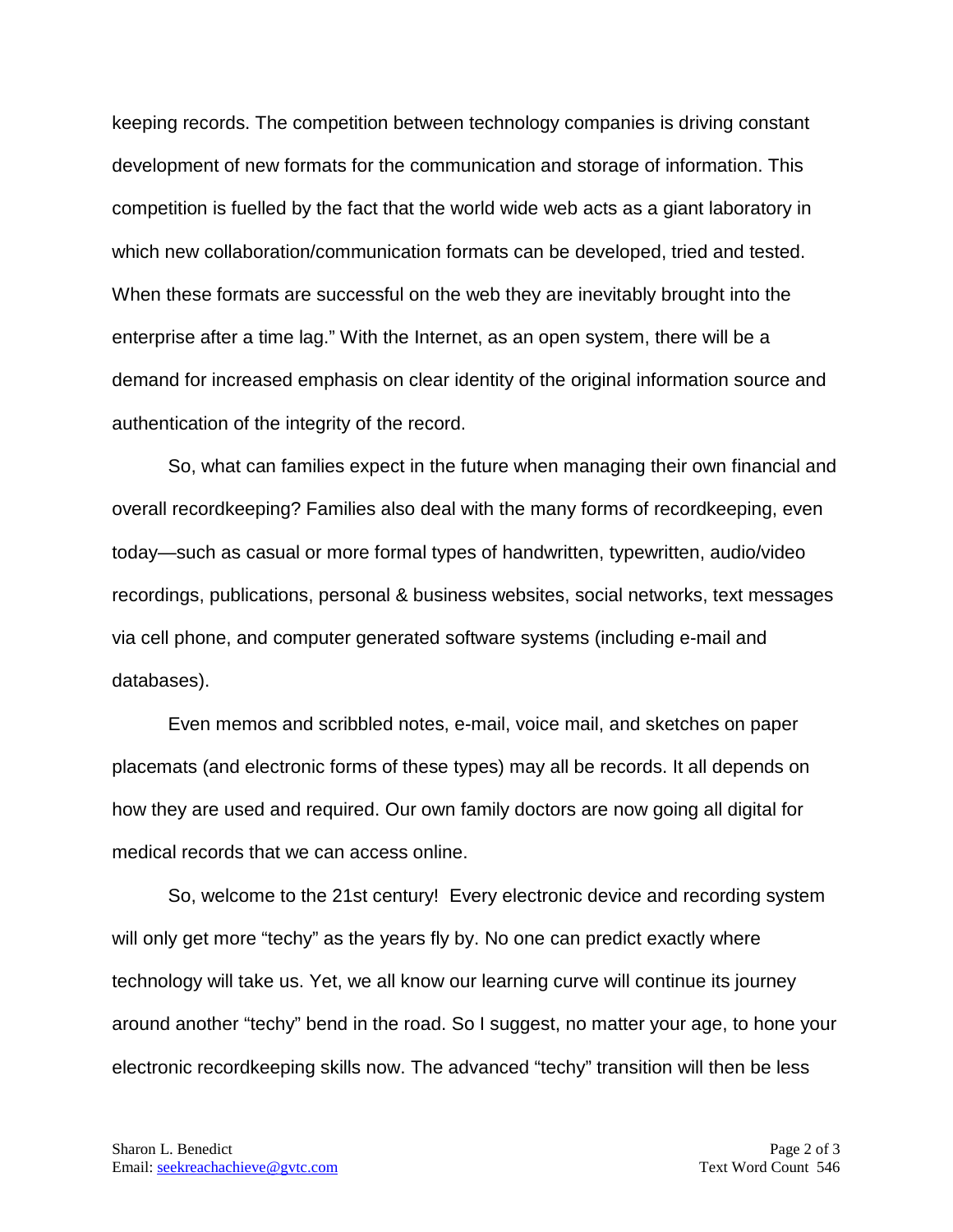painful for everyone. Check your local library for classes that will help you move along more smoothly in the 21<sup>st</sup> century. The next article will discuss what records to keep safe and how.

--

*Sharon L. Benedict, is a speaker, author, and weaver, and loving it! She is available for speaking engagements, freelance writing, and will even weave you a one-of-kind creation, just for you. Sharon also welcomes your questions and comments and can be contacted a[t seekreachachieve@gvtc.com.](mailto:seekreachachieve@gvtc.com) Visit her website at [www.celebratingyourjourney.com.](http://www.celebratingyourjourney.com/)*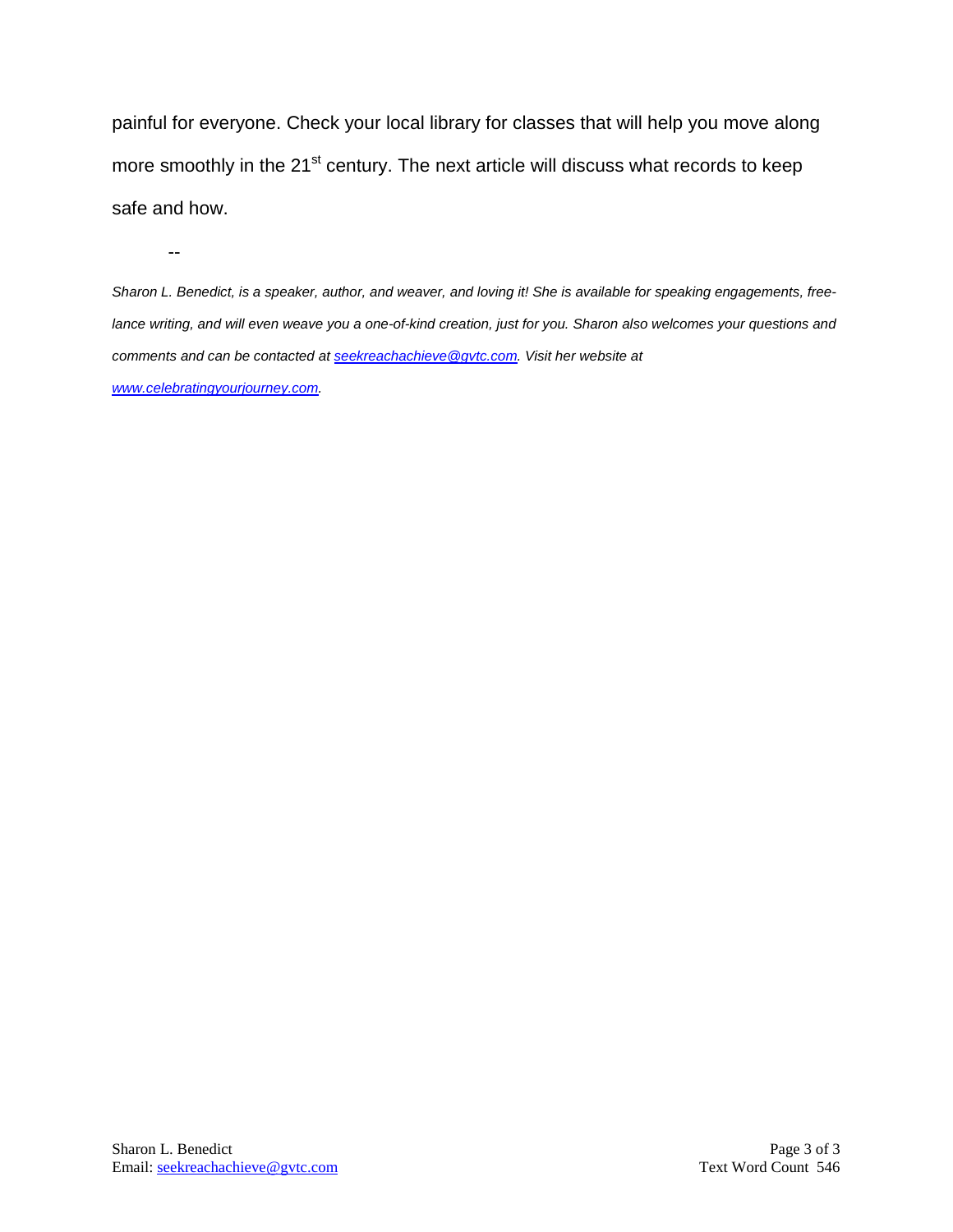



## *Keeping Your Records Safe?*

(published in Boerne Star, Friday, April 18, 2014)

A friend of mine a number of years ago was driving home one day. As she was turning the corner on her street she saw fire trucks, police, and neighbors filling the street in front of her house. She looked up to see her house was engulfed in flames.

Fortunately, no one was home at the time. Yet, the fire not only destroyed their home but also much of all the contents. In the days that followed, she and her insurance adjuster started combing through the wreckage left by the fire and the fireman who eventually contained the flames from reaching to her neighbors.

What comes to your mind of the items my friend lost? To start with the basics all clothes, furniture, appliances, computer & office equipment, financial records & documents, and everything hanging on the walls including family pictures and paintings. Where a treasure of photo albums and pictures were stored there were only ashes. Just about every possession was gone except, miraculously, a few photos that were buried in the rubble several feet deep.

Where would you start to put your life back together if this happened to you? Keep in mind, that my friend spent two years working with insurance companies to prove it wasn't her fault. Once that was settled, she was dealing with construction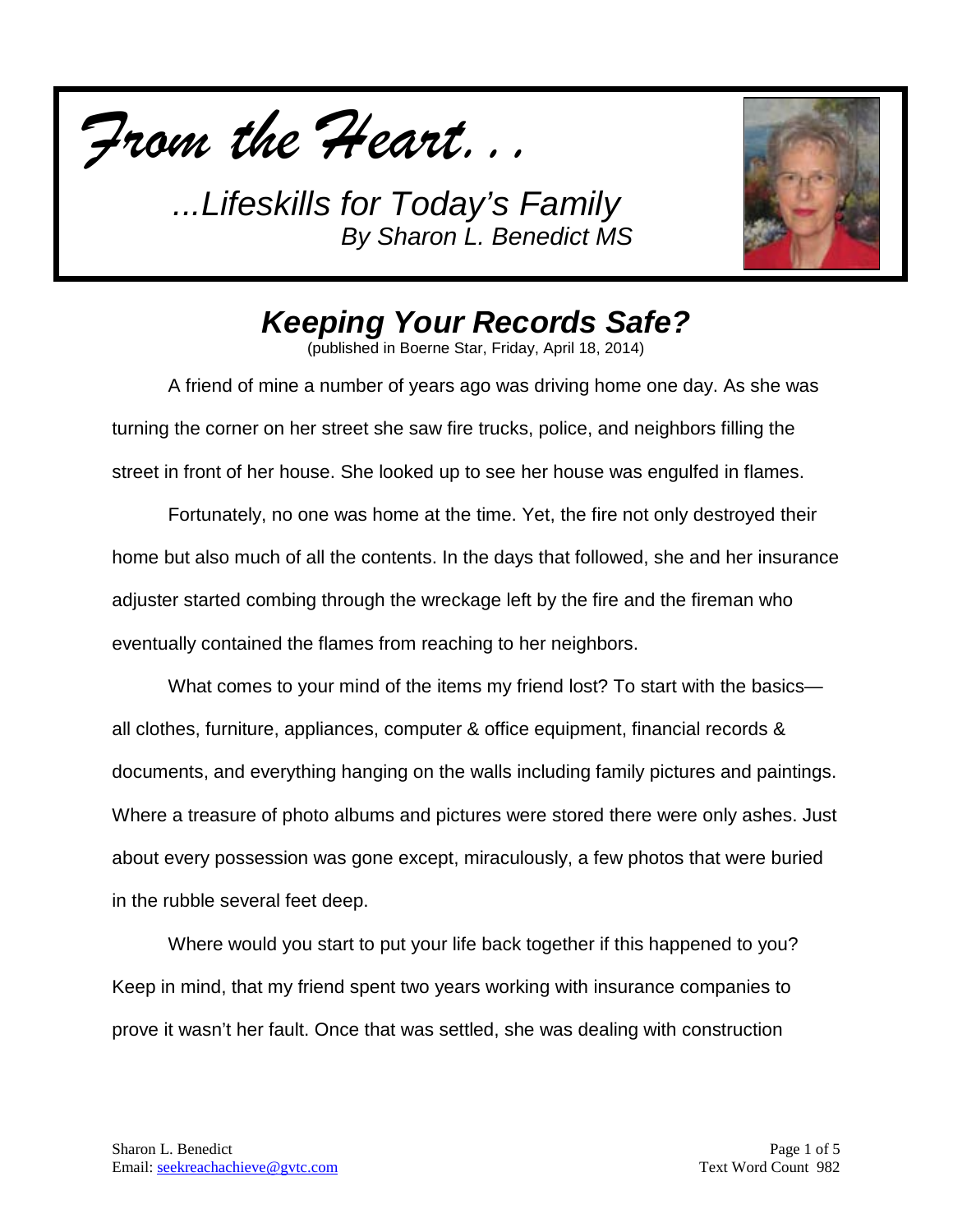workers as her new house was being built on the same lot. In the meantime, she and her family first lived in a nearby hotel, then rented a house.

How can you ever recover all those memories of thirty plus years living in that house, raising your kids into adulthood? One thing is sure, without some plan and storage already in place, those precious memories in the form of pictures, letters, children's toys, and other family relics saved are gone forever.

So, if you haven't got a plan or safe storage location in place today, how about getting started, for the "just in case" moments in life. Organizational expert, Barbara Hemphill, president of Hemphill & Associates in Raleigh, N.C., has these suggestions for the safe keeping of records:

- Collect important personal papers and information related to financial transactions.
- Identify a single location to file all crucial papers, such as a fireproof box or safety deposit box.
- Create copies (certified in cases of birth certificates and other crucial documents) for future needs with government agencies.
- Put important original documents in plastic covers to protect them and to help you identify them as the original document.
- Notify the appropriate people where important information will be located, in case you're not available when disaster strikes.
- As you work through the day, always be aware of the kinds of information you should add to your filing system. Keep notes on a card you carry with you or buy a mini tape recorder to save your thoughts.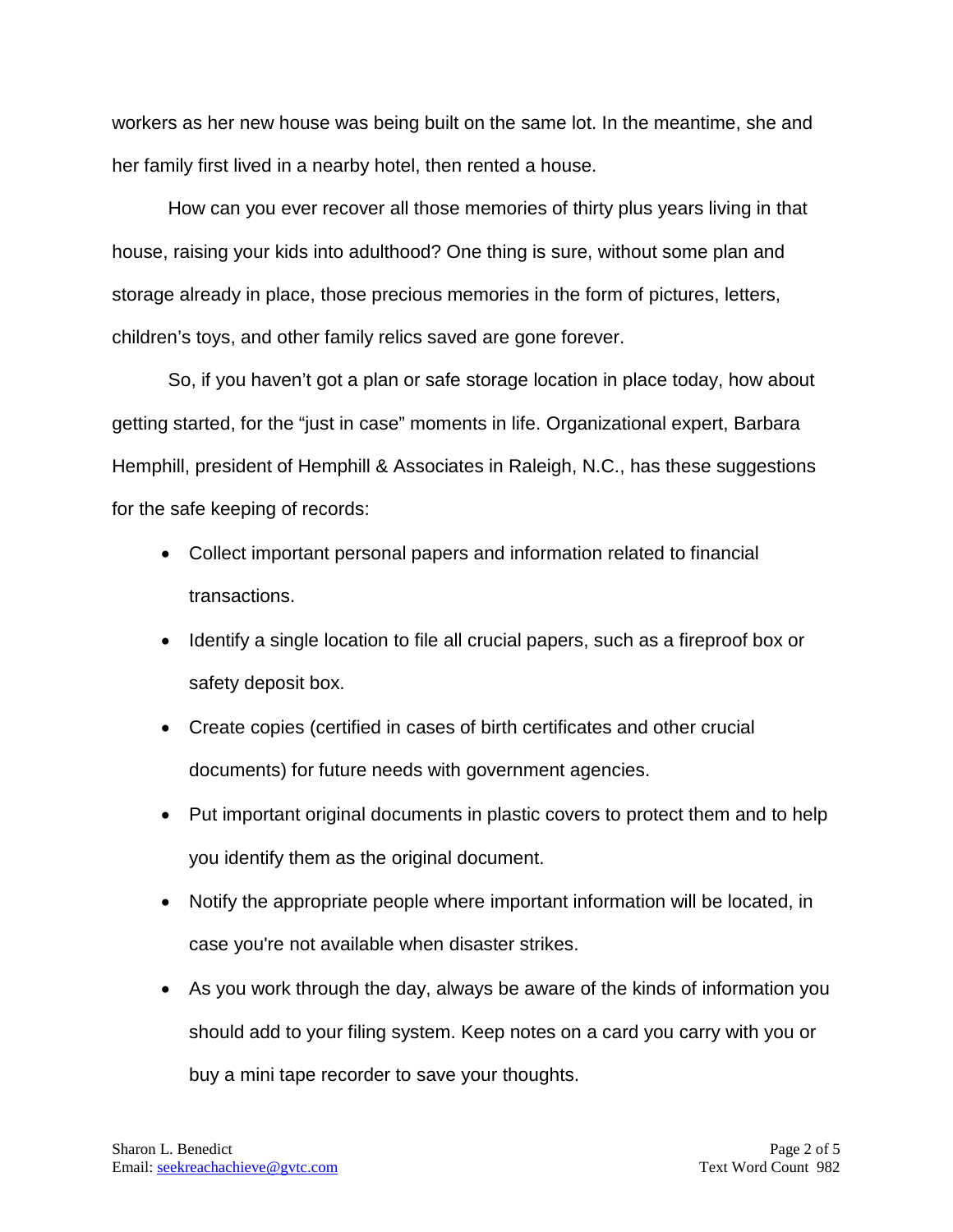- Identify the records you or your financial institutions keep only on computer, since they may not be available in case of a large scale power failure.
- If you keep records in a safe deposit box, don't carry the key with you and make sure someone else (perhaps a trusted relative or your lawyer) has a copy of it.
- Create backups of your computer records and if possible, store them off site. This can be done on diskettes, compact discs, zip disks or DVD-Rs.

What do you consider "important papers?" One article you may find very helpful is found at USA.gov on *Managing Household Records* 

[\(http://www.usa.gov/Topics/Money/Personal-Finance/Managing-Household-](http://www.usa.gov/Topics/Money/Personal-Finance/Managing-Household-Records.shtml)[Records.shtml\)](http://www.usa.gov/Topics/Money/Personal-Finance/Managing-Household-Records.shtml). They recommend three piles, active file, dead storage, and

shred/discard.

The **Active File** includes gathering all important papers and documents from throughout your home. Then decide which pile to put each item. The active file include documents and financial records you deal with on a regular basis and need to refer to, readily accessible at home:

- Appliance manuals, warranties and service contracts
- Bank statements
- Bill payment receipts
- Bills awaiting payment
- Credit card information
- Education records, diploma, transcripts, etc.
- Employment records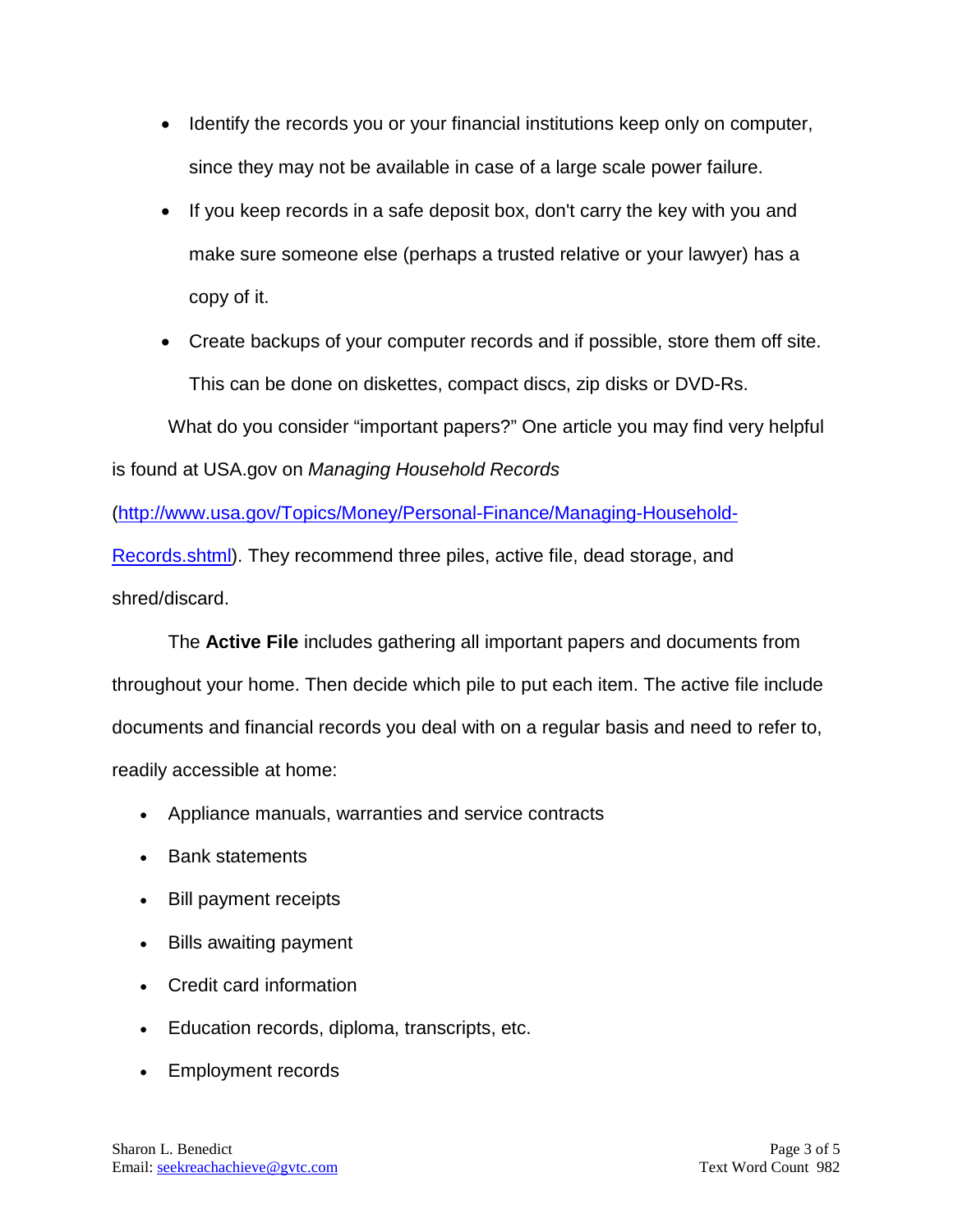- Family health records, including vaccination histories
- Health benefit information
- [Household inventory](http://publications.usa.gov/USAPubs.php?PubID=3383)
- Income tax working papers
- Insurance policies
- Loan statements and payment books
- Password list
- Receipts for items under warranty
- Safe deposit box inventory (and key)
- Tax receipts, such as those received for charitable deductions

Also, you want to have a contact information sheet for Banks and other financial institutions, Clients, Employers, Employees, Insurance agents, Power, light, gas and other utility companies. Many financial software programs, such as Quicken, provide features for recording contact information, personal property inventory, along with your financial records. Utilizing one of these program will make it easier to compile the needed information for safe storage.

Keep this contact sheet handy and safe. I definitely recommend utilizing a safe deposit box and possibly a fireproof safe in your home. After my friend moved back into her new home, the house was designed with a state-of-the-art fireproof safe for valuables and important documents. And since just about everything is going digital, make pdf/jpeg copies of all important records on a flash drive or larger external hard drive, such as My Book. Put one in the safe deposit box. Keep one handy to backup all computer documents, family images, and other files important to your family. Then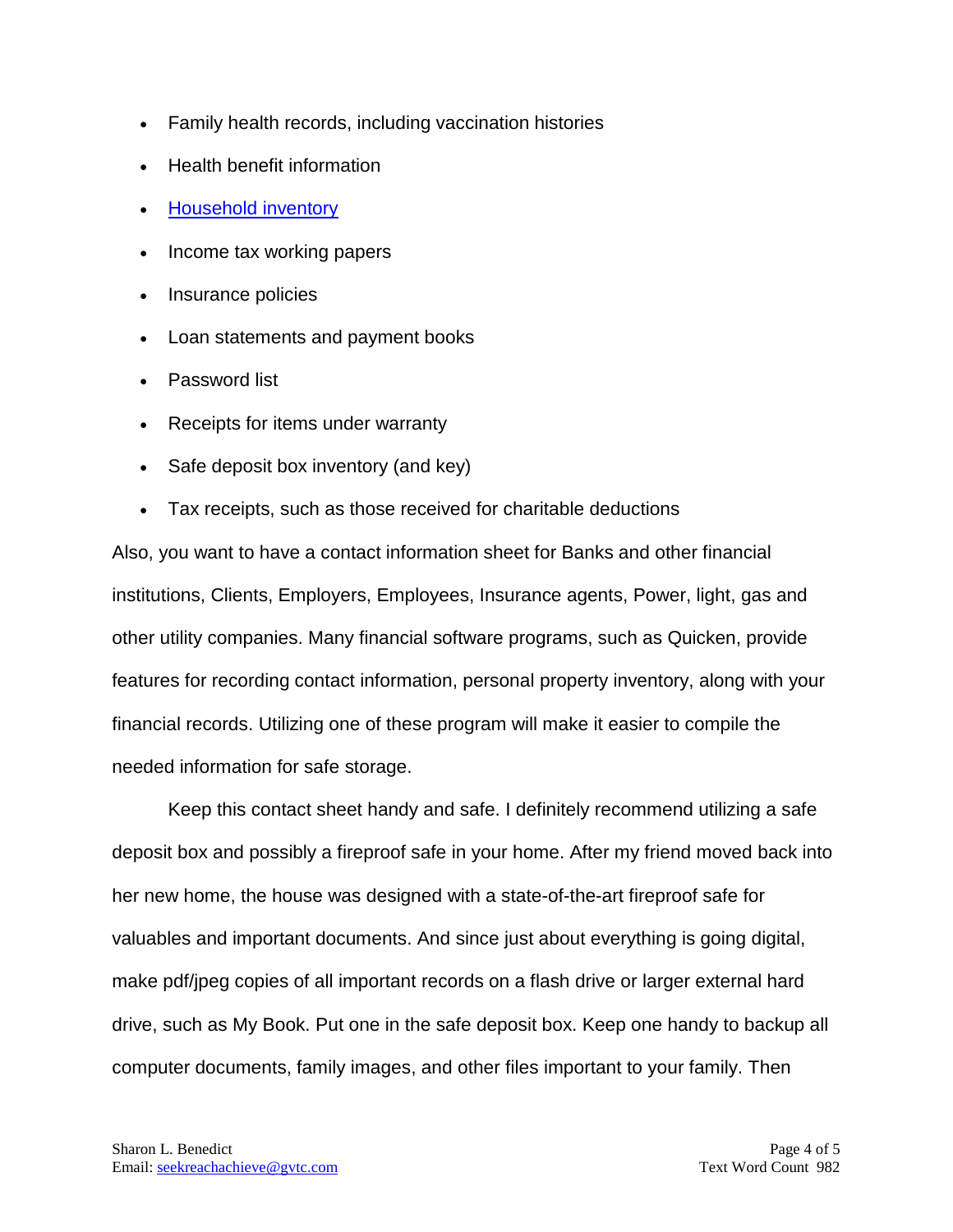rotate hard drives routinely from your safe deposit box—at least once per month or more often.

None of us can predict the future. Yet, taking the time to store your records, important documents, and family memories as recommended will definitely help ease your mind on the "what ifs" of life. The next article will focus on preserving and storing family memories, digitally speaking, for safe keeping.

--

*Sharon L. Benedict, is a speaker, author, and weaver, and loving it! She is available for speaking engagements, freelance writing, and will even weave you a one-of-kind creation, just for you. Sharon also welcomes your questions and comments and can be contacted a[t seekreachachieve@gvtc.com.](mailto:seekreachachieve@gvtc.com) Visit her website at [www.celebratingyourjourney.com.](http://www.celebratingyourjourney.com/)*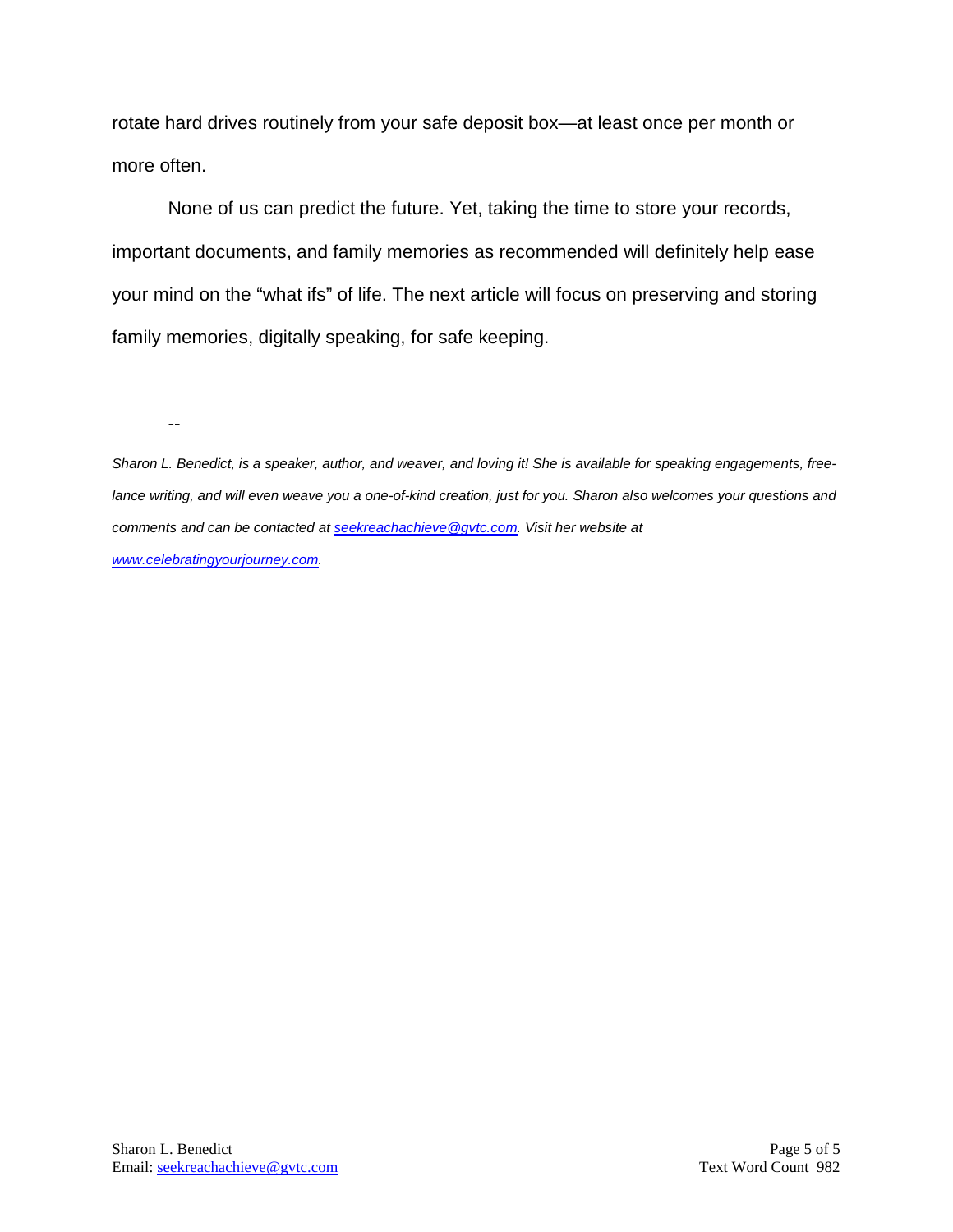



## *Making & Keeping Memories Safe*

(published in Boerne Star, Friday, April 25, 2014)

When keeping records safe we are not just talking about finances, your final will & testament, emergency information, or the many other essential documents to keep you on track. Making memories is a dynamic and valuable part of passing your legacy on to those you love and care about.

Making memories last forever is a top priority. So, let's get started before you forget those special moments or lose the opportunity to actually make memories with those special people. When every day is a busy one we seldom give conscious time to making those memories and recording them for our children and grandchildren. Now is the time to start doing just that.

How do you preserve and store your family memories? There are always the oldfashioned way with journaling and occasional snapshots stored in a shoe box somewhere. You have your photo albums and scrapbooks. Yet, in this 21<sup>st</sup> century, we all know there are other ways to insure your family memories last from generation to generation.

Let's talk digitally speaking. Consider some of these more hi-tech memory makers: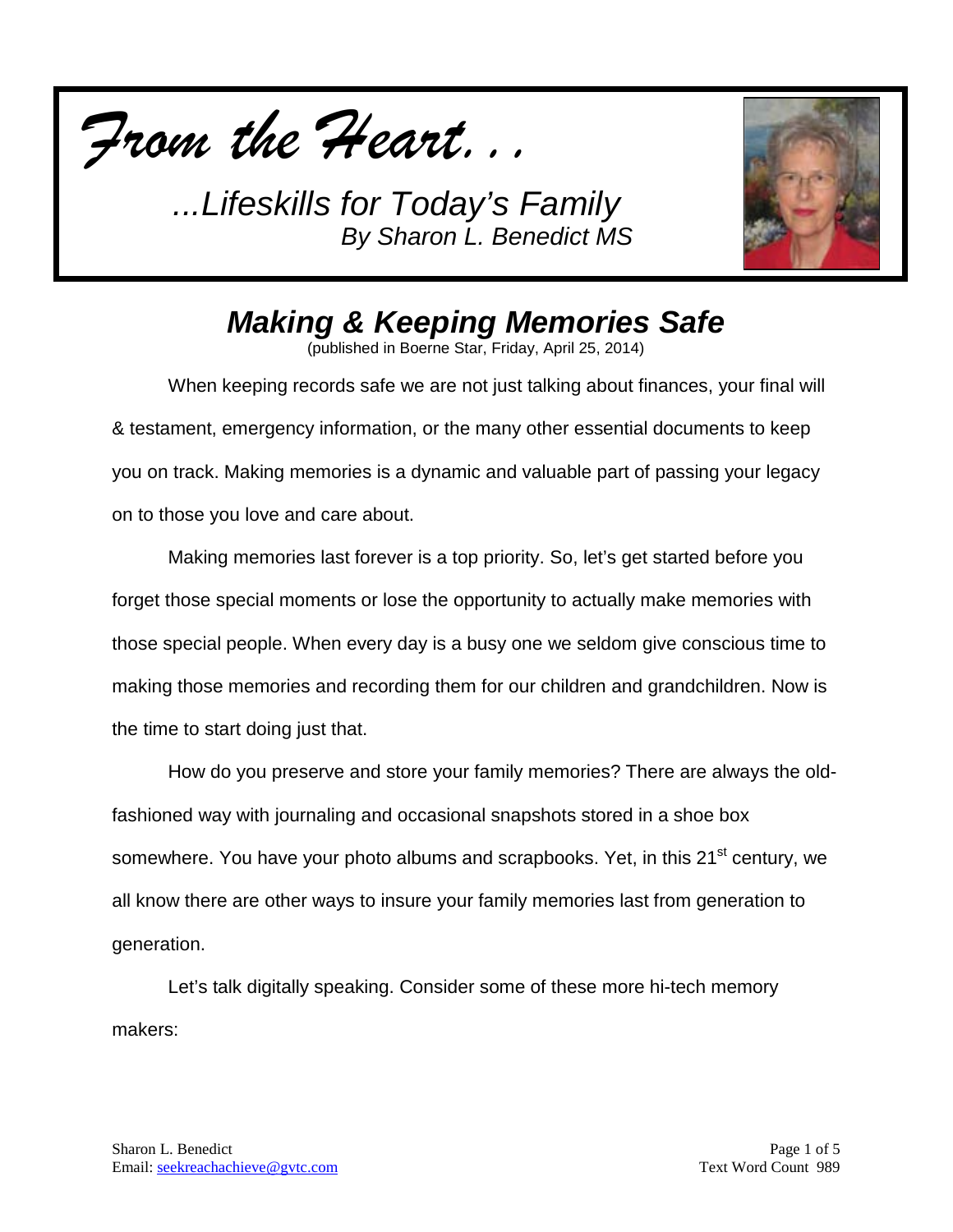- **Slideshows**—The easiest do-it-yourself way to create your own CD/DVD is to use computer programs, such as Microsoft Word, PowerPoint, WordPerfect Presentations, or Apple's Keynote. Although there are many others out there, these are the most recognizable ones for personal use. You will need to have some sort of scanning equipment and software for converting your hardcopy pictures into digital images. Adobe Photoshop and Jasc Software's Paint Shop Photo Album are just one of many software programs for working with digital images. These programs have some text movement, animation, and sound capabilities to play with.
- **Audio tapes/CDs**—If you still have the traditional audio cassette tapes with your children's baby sounds and Christmas tape, I recommend you convert them to a computer audio format (such as .mp3 or some other extension format that works for you) to place on a CD/DVD to preserve these memories. You can also use them as background for your slideshow. Windows Media Player & Movie Maker come with most computers and offers instructions on how to convert. You may need to purchase additional software for certain tasks. To record new sounds, stories, memories from the computer, check to see if you have a speech recognition-dictation feature to create audio digital files. You can also look for a variety of portable devices for this type of memory maker at most electronic stores. Be sure to put copies of your CD/DVDs in the safe deposit box. You will then avoid the trauma and heartache of losing your prized memories.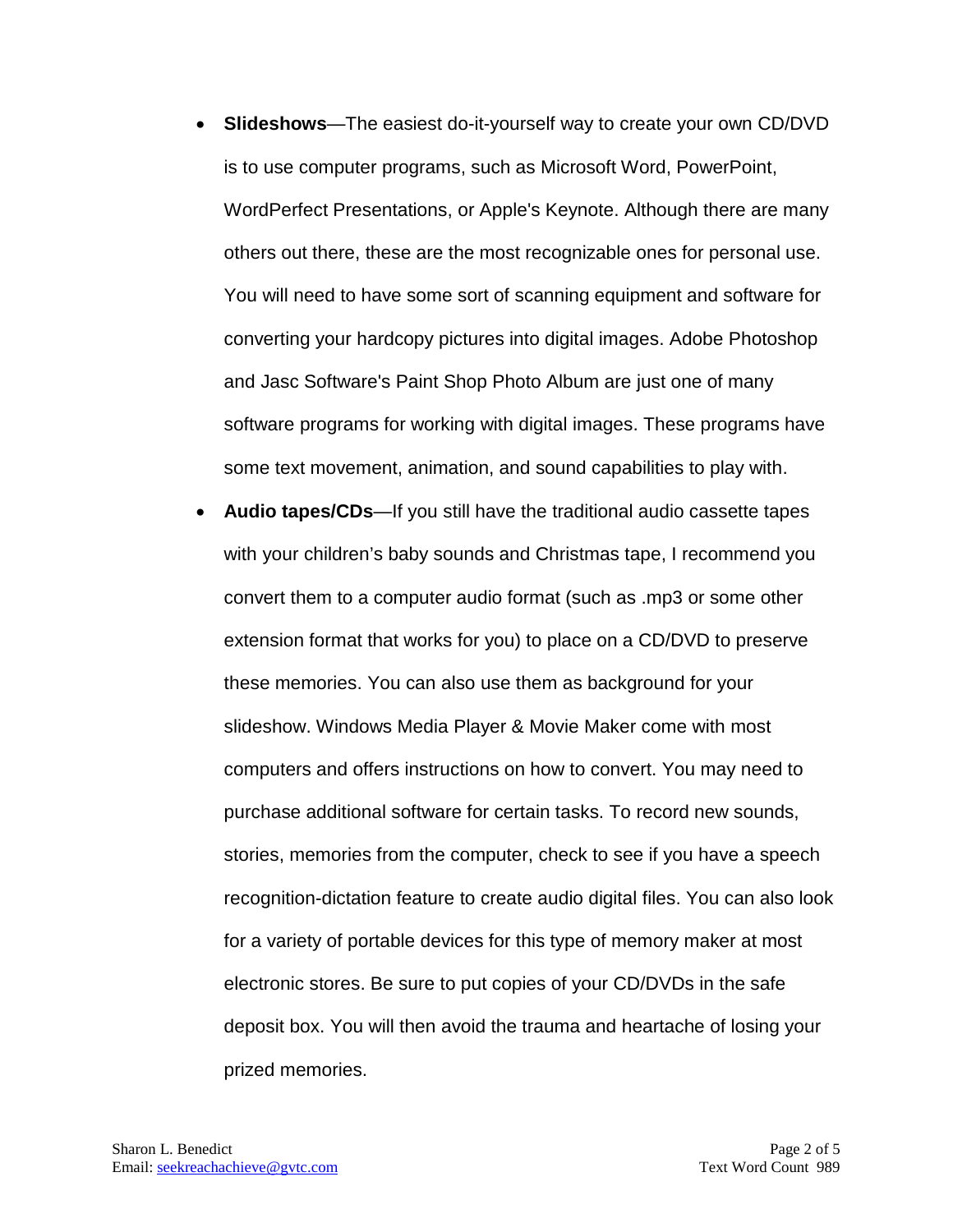- **Video DVDs**—This memory maker takes you to the next level, combining not just photos, but action videos, music, your own oral history on video. You are the story teller on camera, with segment titles; and music at special spots or background mood—all packaged in a special jewel case. You can also include the audio file you made as a backdrop voice for your still and moving images. Check out your computer capabilities for doing both audio and video working together. You can then make multiple copies and give them away as gifts.
- **Family Websites/Interactive Sharing**—Here's the ultimate possibility for preserving family memories for the world to see. Every day more families are creating their own website. There are now very easy ways to set up your own family website, with pictures, stories, family newsletter, email & instant messaging connections. You can check out options from Yahoo, Twitter, and more for ideas and instructions. Or just get that techie in the family to help out.
- **Online Images Storage Possibilities**—Here are just a few to check out where you can store your precious pictures of your grandparents, parents, children, and grandchildren; plus don't forget those once in a lifetime vacations, reunions, and even your Saturday afternoon summer fun.
	- o Flicker,<https://www.flickr.com/>
	- o Photobucket, <http://photobucket.com/>
	- o To 10 Cloud Storage companies,

<http://www.top10cloudstorage.com/compare-specs/>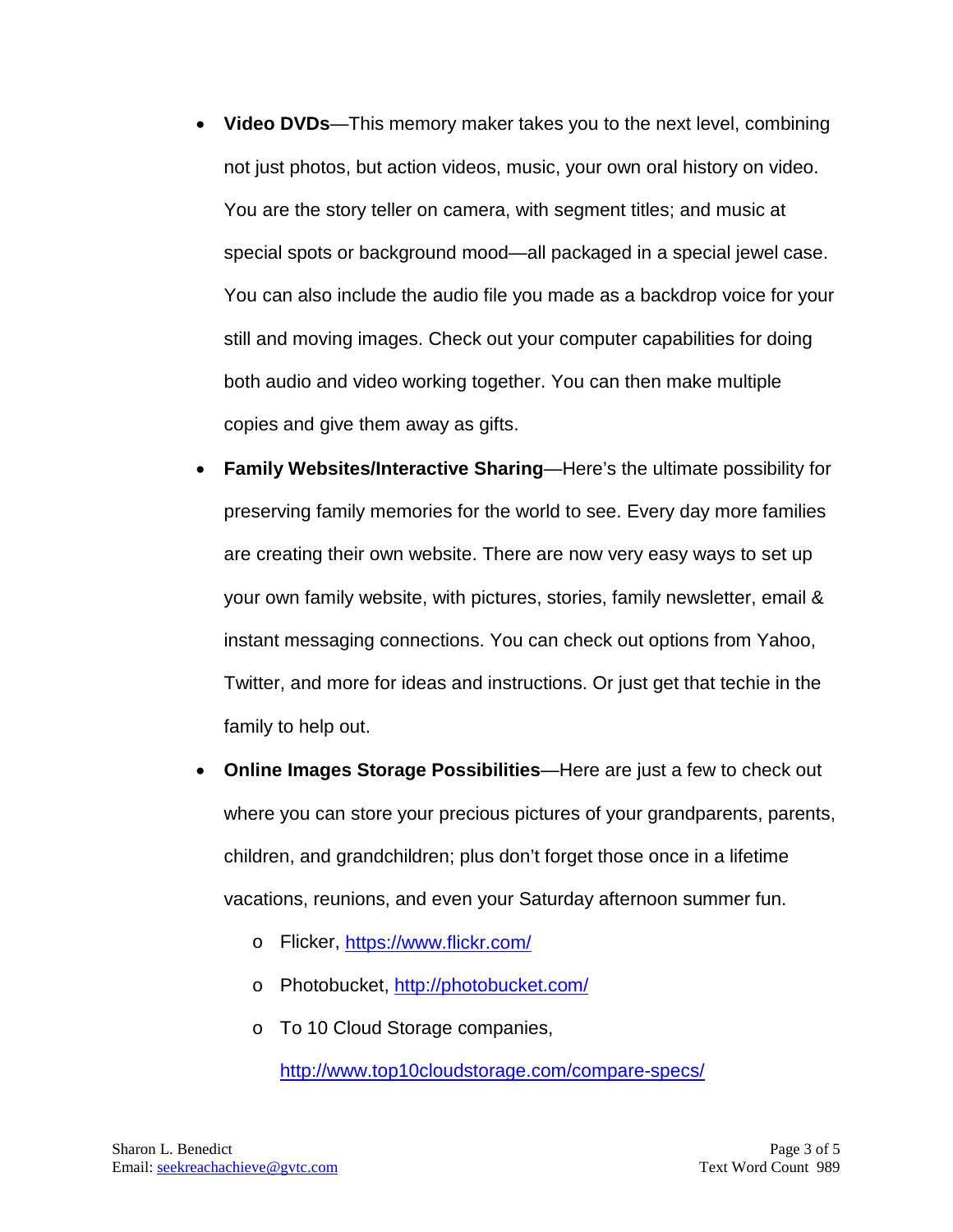- o Cloud Google,<https://cloud.google.com/>
- o Picasa Google,<http://picasaweb.google.com/>
- o Facebook, http://www.facebook.com

Keep in mind the internet is a moving target for phishing, and other nefarious activities by very smart people who would better serve humanity in other ways. Yet, such is life in the  $21<sup>st</sup>$  century. So, one thing you can do is check your antivirus company to check those sites for safety from the latest Heartbleed bug (i.e. [http://safeweb.norton.com/heartbleed\)](http://safeweb.norton.com/heartbleed). This bug can get into normally safe SSL or https: urls and grab your personal information. Most reliable sites have solved the problem, but there may be other foxes out there not yet caught in the cyber hen house. You can also check out this Wall Street Journal article for general tips, *Cloud Photo Storage: The Best Way to Bank Family Pictures,* [http://online.wsj.com/.](http://online.wsj.com/) Just put article title in their search field and Walla!

Once you get a little help and learn how to use the many features on your computer, making forever memories will be preserved for generations in your family. To give you a jump start, I recommend you take a course/workshop in creating these memory makers. Our children are probably already more computer/internet savvy than any of us today. So get them involved in teaching you how to go Hi Tech.

Depending on your motivation, creativity, and learning style, there are many ideas to consider in celebrating memories. Here's your chance to show how much you love your family and close friends. Whichever way you choose to celebrate making memories last forever, be sure to have your children learn to carry on the memory